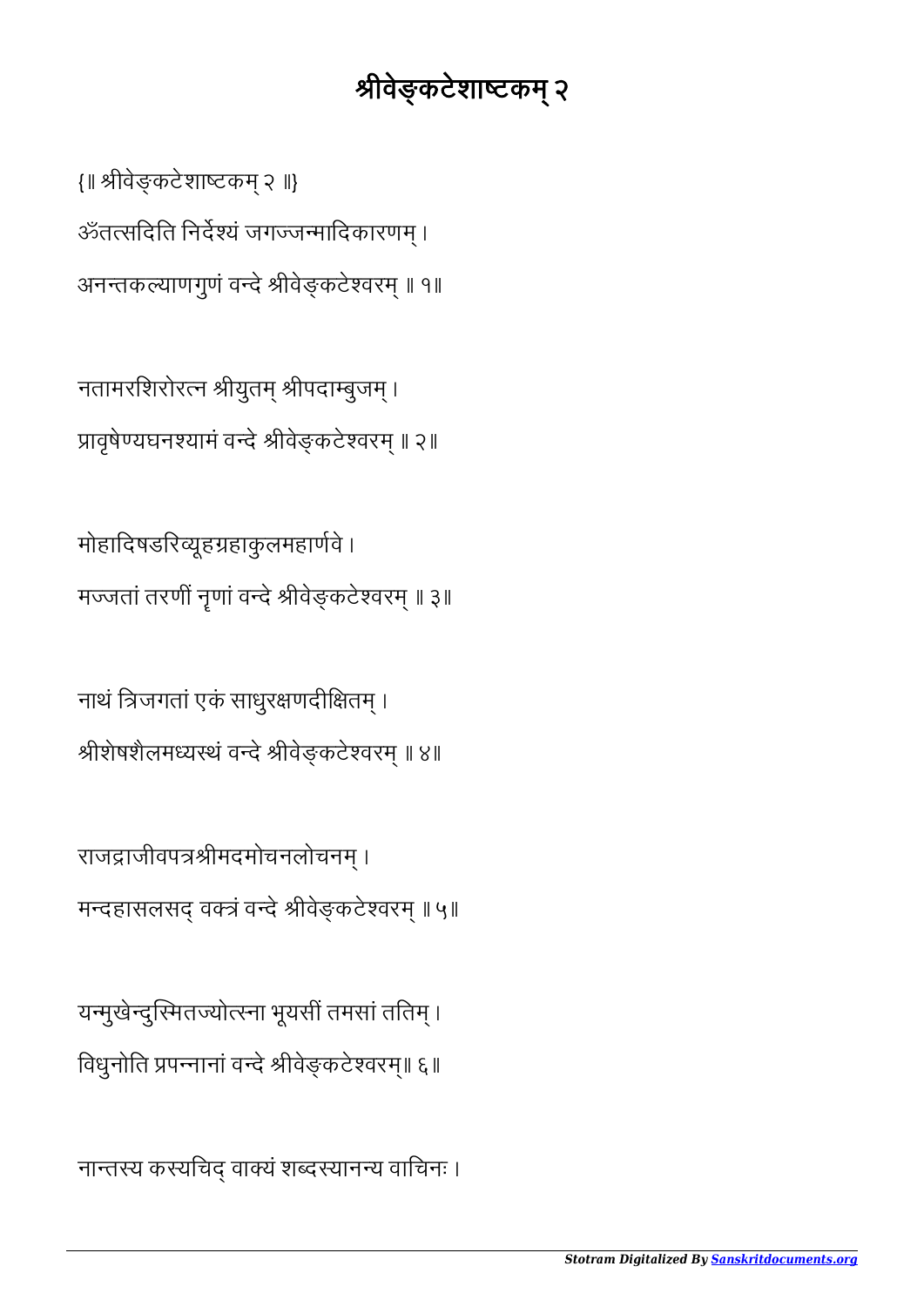ब्रह्मारुद्रेन्द्रजनकं वन्दे श्रीवेङ्कटेश्वरम् ॥ ७॥

यद्गक्षःस्थलमध्यास्य भाति श्रीरनपायिनी । तङिल्लेखेवाभ्रमध्ये वन्दे श्रीवेङ्कटेश्वरम् ॥ ८॥

वेङ्कटेशाष्टकमिदं नरकण्ठीरवोदितम् । यः पठेत् सततं भक्त्या तस्मै विष्णुः प्रसीदति ॥

॥ इति श्री वट्टेपल्ले नरकण्ठीरव शास्त्रि विरचितम्

श्री वेङ्कटेशाष्टकं समाप्तम् ॥

From the book `Tirupati Sri Venkatesvara' by Sri Sadhu Subrahmanya Sastry at pages 371 and 372

Encoded and Proofread by YV Malleswara Rao malleswararaoy at yahoo.com

Proofread by Avinash Sathaye

Please send corrections to sanskrit@cheerful.com

Last updated **doday** 

http://sanskritdocuments.org